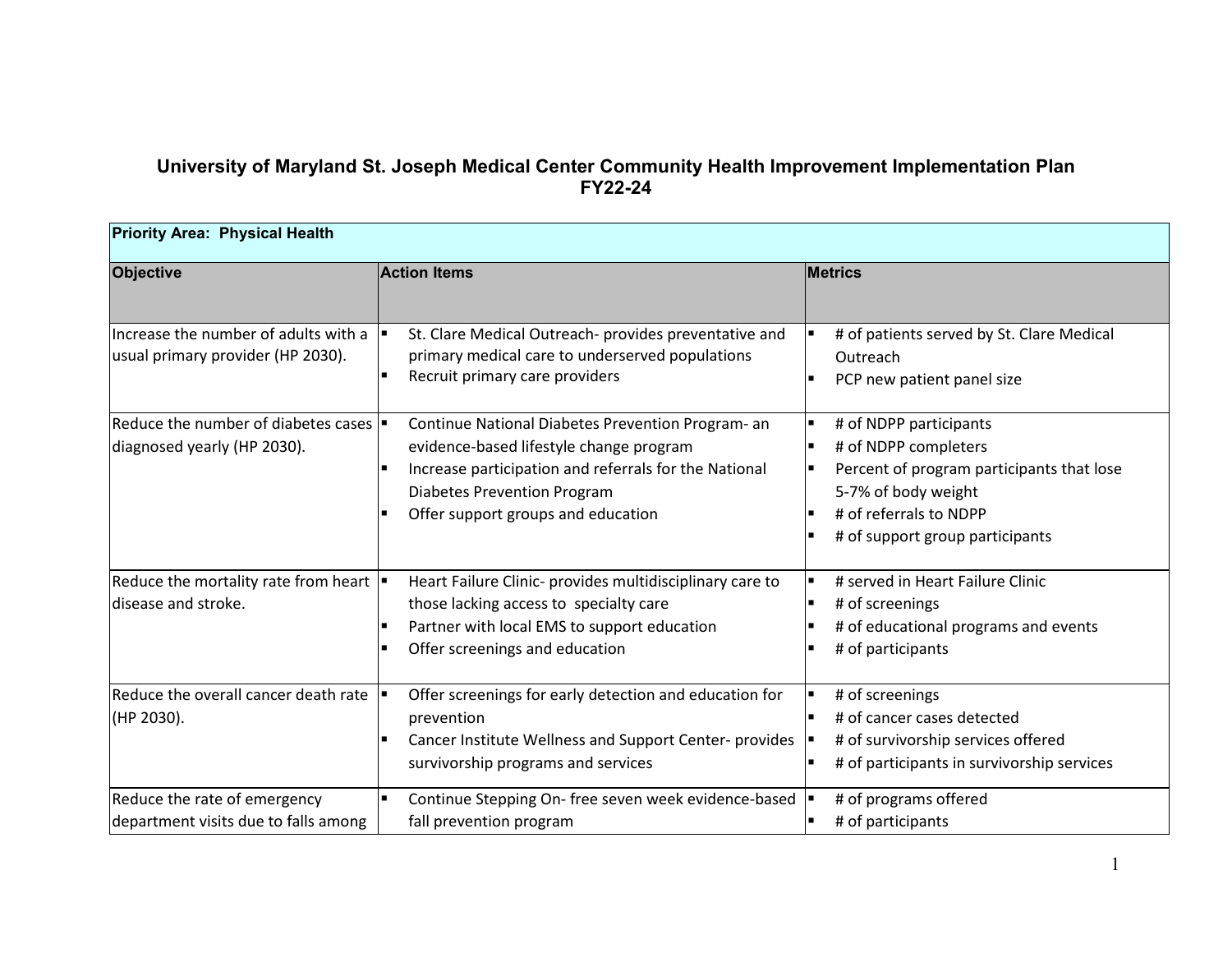| older adults (HP 2030).                                                                                     | Continue Tai Ji Quan: Moving for Better Balance-free 12  <br>week evidence based fall prevention program<br>Offer bone density screenings and education<br>Partner with the Department of Aging to support state<br>and county fall prevention events and initiatives | Confidence and activity levels of participants<br>measured pre and post series |
|-------------------------------------------------------------------------------------------------------------|-----------------------------------------------------------------------------------------------------------------------------------------------------------------------------------------------------------------------------------------------------------------------|--------------------------------------------------------------------------------|
| Increase the proportion of adults who<br>do enough aerobic and muscle-<br>strengthening activity (HP 2030). | Continue free yoga classes<br>Partner locally to promote access to physical activity<br>programs and reduce barriers                                                                                                                                                  | # of physical activity programs offered<br># of participants                   |
| Increase the proportion of persons<br>who are vaccinated annually against<br>seasonal influenza (HP 2030).  | Offer free community flu vaccination clinics<br>Partner with community organizations to educate and<br>promote seasonal flu vaccination                                                                                                                               | # of flu immunizations administered<br># of community sites and partners       |

| <b>Priority Area: Behavioral Health</b>                                                                                         |                                                                                                                                                                                                                                                                                                                                                                                            |                                                                                           |  |
|---------------------------------------------------------------------------------------------------------------------------------|--------------------------------------------------------------------------------------------------------------------------------------------------------------------------------------------------------------------------------------------------------------------------------------------------------------------------------------------------------------------------------------------|-------------------------------------------------------------------------------------------|--|
| <b>Objective</b>                                                                                                                | <b>Action Items</b>                                                                                                                                                                                                                                                                                                                                                                        | <b>Metrics</b>                                                                            |  |
| Increase the proportion of people<br>with substance use and mental<br>health disorders who get treatment<br>for both (HP 2030). | Behavioral Health Center- supports counseling,<br>medication adherence, and transition back to<br>community<br>Mental health counseling delivered at St. Clare Medical<br>Outreach<br>Use of Peer Recovery Specialists<br>Offer Chronic Pain Self-Management Classes<br>Promote and support UMMS Mental Health education<br>series<br>Continue to partner with Baltimore County Department | # of individuals served<br>Readmission rate<br># of Chronic Pain classes and participants |  |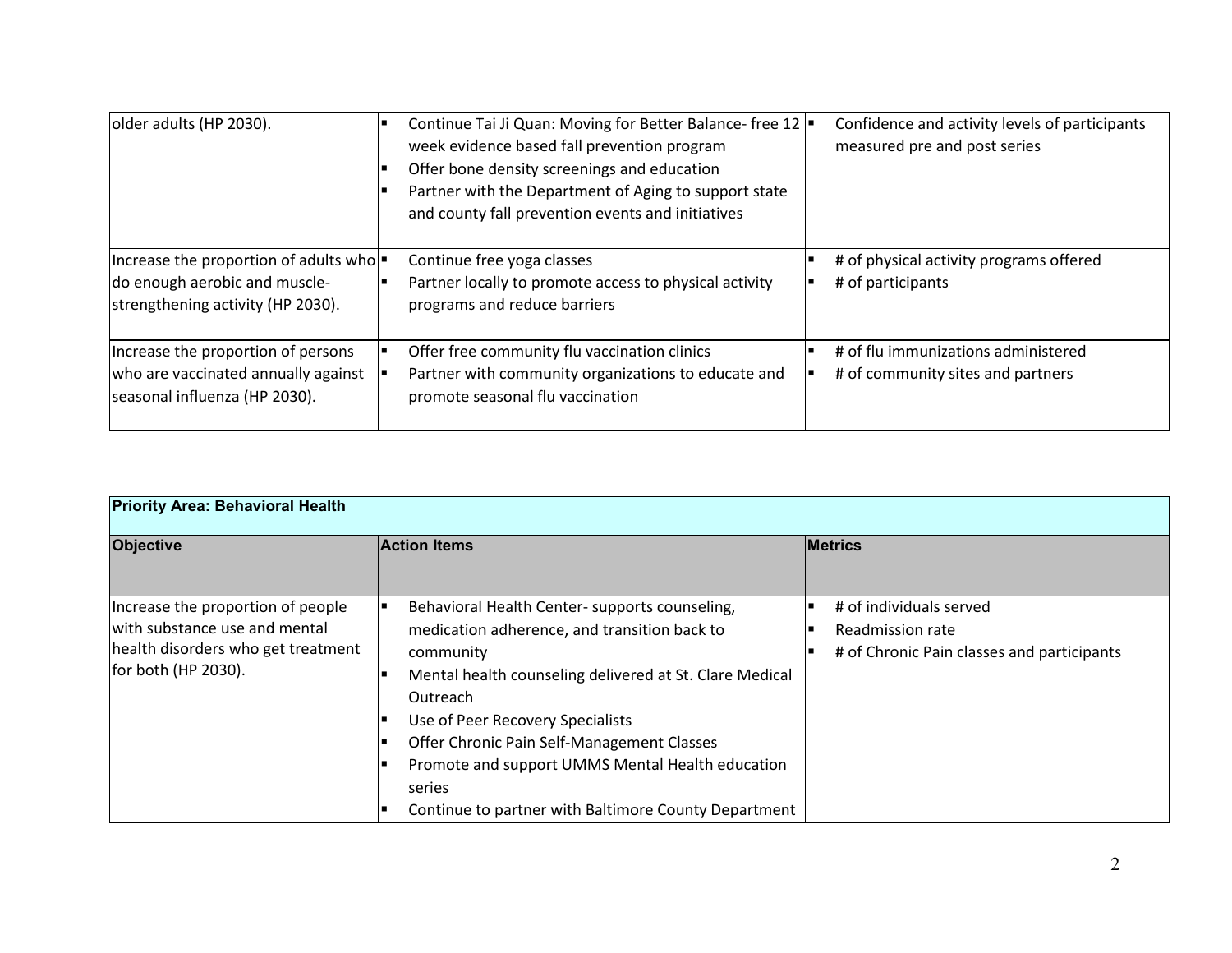|                                                                    | of Health and other area hospitals/organizations to<br>promote access to mental health and addiction services<br>Support the Greater Baltimore Regional Integrated Crisis<br>System (GBRICS)- a cross-county partnership to expand<br>the capacity of mobile crisis teams and community-<br>based providers to reduce police interaction and<br>overreliance on emergency departments |
|--------------------------------------------------------------------|---------------------------------------------------------------------------------------------------------------------------------------------------------------------------------------------------------------------------------------------------------------------------------------------------------------------------------------------------------------------------------------|
| Reduce current tobacco use in<br>adolescents and adults (HP 2030). | Partner with Baltimore County Department of Health on  <br># of educational events supported<br>smoking cessation and youth education efforts                                                                                                                                                                                                                                         |

| <b>Priority Area: Health Disparities</b> |                                                                                                                                                                                                                                                           |                                                                                                           |  |
|------------------------------------------|-----------------------------------------------------------------------------------------------------------------------------------------------------------------------------------------------------------------------------------------------------------|-----------------------------------------------------------------------------------------------------------|--|
| <b>Objective</b>                         | <b>Action Items</b>                                                                                                                                                                                                                                       | <b>Metrics</b>                                                                                            |  |
| Identify and address barriers to care.   | Transitional Care Clinic- delivers multidisciplinary care to =<br>high risk patients with barriers to care<br>Screen for social determinants of health<br>Partner locally to help those with barriers obtain health<br>insurance and care                 | # of individuals served<br>Readmission rate<br># screened and connected to resources                      |  |
| Reduce language barriers.                | Partner with Nueva Vida as a trusted source of<br>information and support for screenings<br>Per policy, utilize language services for all UM SJMC<br>patients identified with language barriers<br>Increase the use of bilingual staff and literature for | Use of translation and interpretation services<br># of events and resources offered in other<br>languages |  |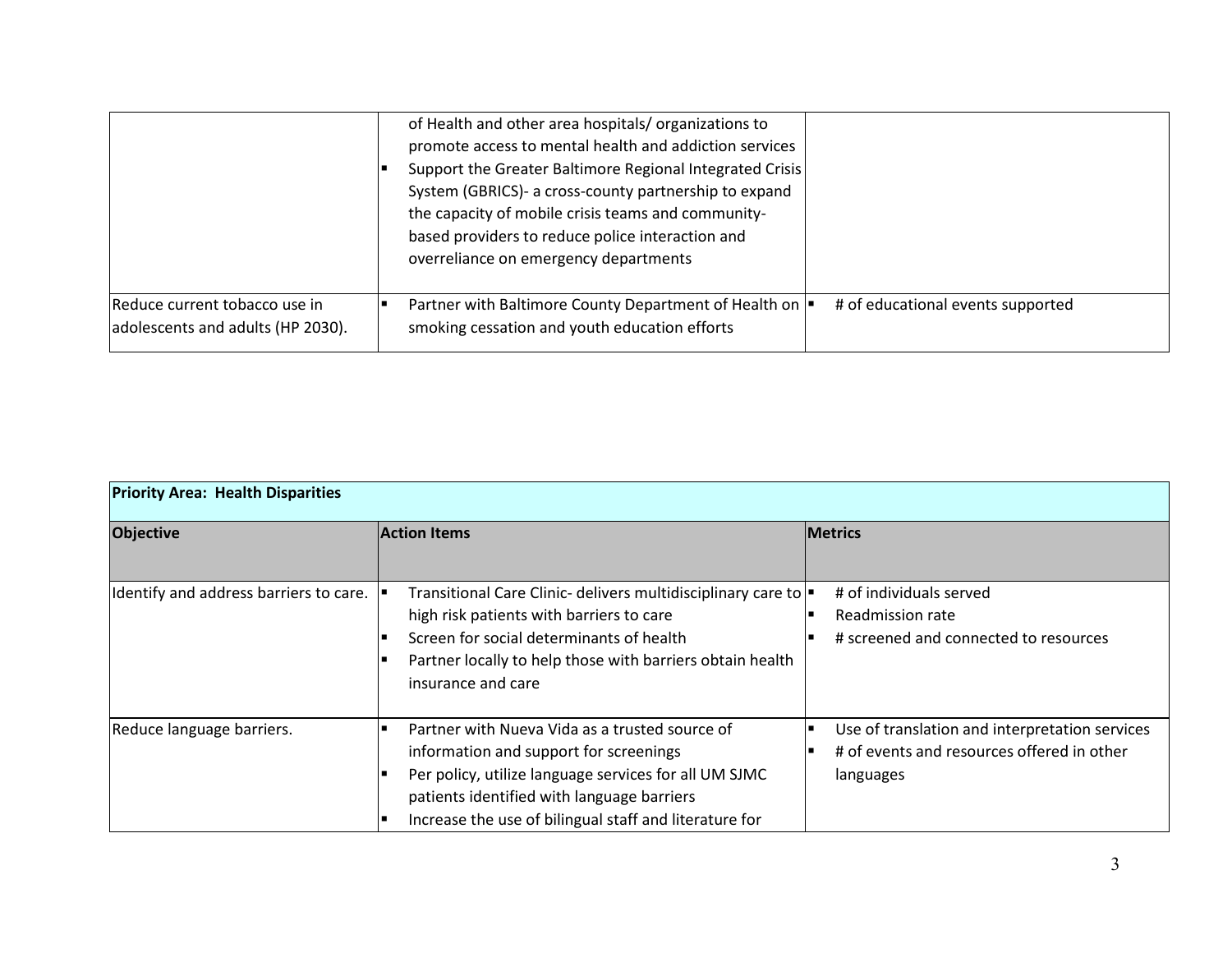|                                                                    | community screenings and programs                                                                                                                                                                                                                                                                                                                                                                                                                                                                                                                                                            |                                                                                             |
|--------------------------------------------------------------------|----------------------------------------------------------------------------------------------------------------------------------------------------------------------------------------------------------------------------------------------------------------------------------------------------------------------------------------------------------------------------------------------------------------------------------------------------------------------------------------------------------------------------------------------------------------------------------------------|---------------------------------------------------------------------------------------------|
| Reduce transportation barriers.                                    | Provide transportation assistance as needed<br>Offer programs, screenings and immunization clinics at<br>trusted community sites<br>Continue offering virtual programs<br>Continue telehealth services                                                                                                                                                                                                                                                                                                                                                                                       | Investment in transportation support<br># of offsite programs<br>п<br># of virtual programs |
| Support health literacy and health<br>resource awareness.          | Promote and support UMMS Let's Talk About Health<br><b>Series</b><br>Maintain Patient Family Resource Center<br>Support regular and robust partner communications on<br>local events and resources<br>Maintain active involvement in the following coalitions<br>and workgroups:<br>Baltimore County Local Health Improvement<br>$\circ$<br>Coalition<br>State Cancer Control Plan Workgroup<br>$\circ$<br>Age Friendly Baltimore County<br>$\circ$<br>Smoke Free Baltimore County<br>$\circ$<br><b>Maryland Falls Free Coalition</b><br>$\circ$<br>Northern Networking Committee<br>$\circ$ | # of programs<br># of participants                                                          |
| Increase employment among the<br>working-age population (HP 2030). | Continue to support Humanim Start on Success<br>program- providing high school and college students<br>with disabilities the opportunity to participate in paid<br>internships to gain skills and confidence in the<br>workplace<br>Continue to support Cristo Rey Corporate Integrity<br>Program- providing a monetary donation and<br>placements for student interns<br>Partner with local schools to serve as internship sites for                                                                                                                                                        | # of students hosted                                                                        |